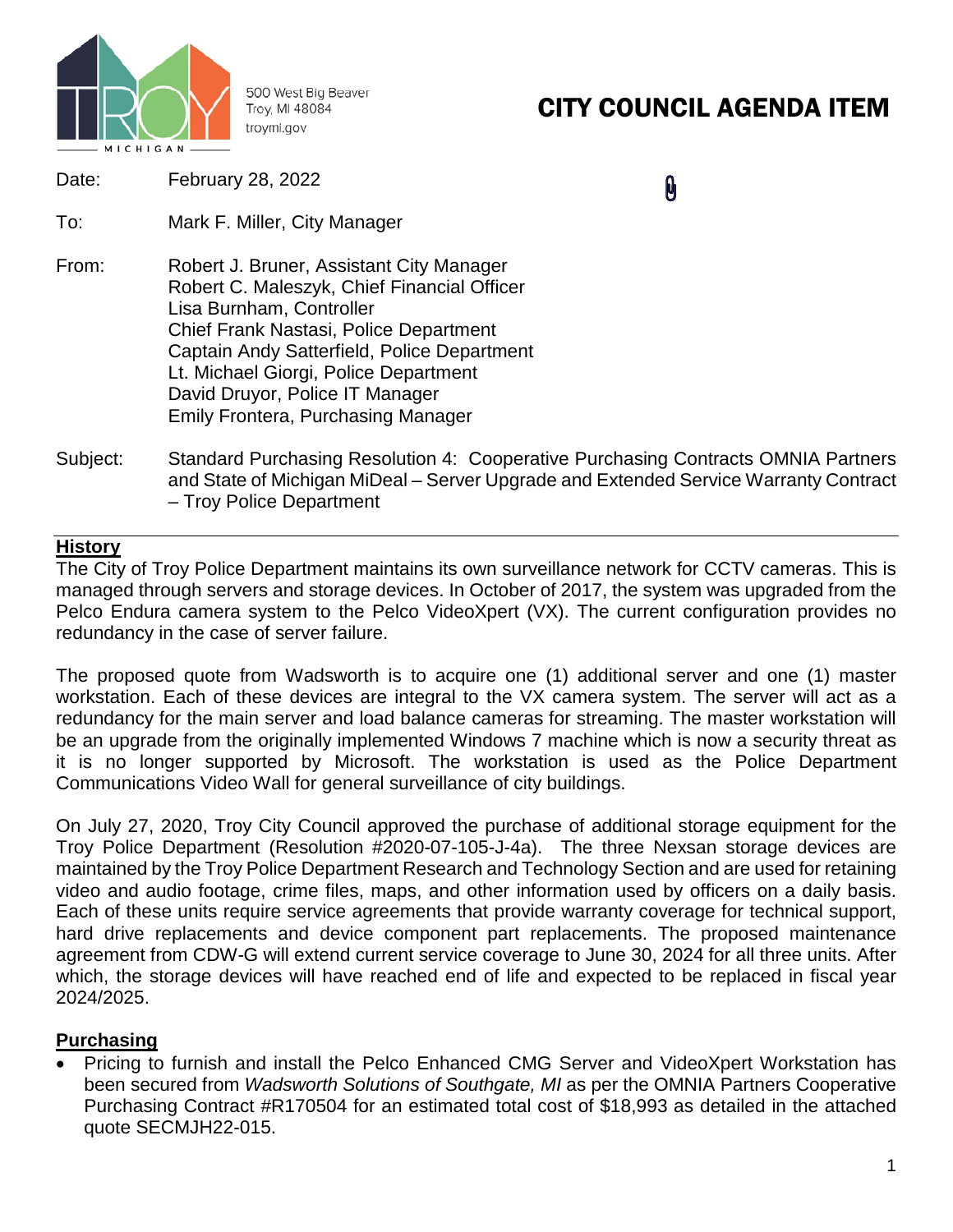

500 West Big Beaver Troy, MI 48084 troymi.gov

## CITY COUNCIL AGENDA ITEM

### **Purchasing (continued)**

- Pricing to provide extended service warranty coverage for the three Nexsan BT60 storage devices has been secured through *CDW Government, LLC of Vernon Hills, IL* as per the State of Michigan MiDeal contract #071B6600110 for an estimated total cost of \$20,990 as detailed in the attached quote dated 2/17/2022.
- City Council authorized participation in Cooperative Purchasing Programs on November 8, 2021 (Resolution #2021-11-160).

### **Financial**

Funds are budgeted and available in the Troy Police Department Capital Fund under Project Number 2022C0014 for the 2022 fiscal year. Expenditures will be charged to account 401.301.11.325.7980.025.

### **Recommendation**

City management recommends awarding contracts for the purchase and installation of the server and workstation at the Troy Police Department to *Wadsworth Solutions of Southfield, MI* for an estimated total cost of \$18,993 as per the OMNIA Partners Cooperative Purchasing Contract #R170504; and to *CDW Government of Vernon Hills, IL* for the extended service warranty contract for an estimated total cost of \$20,990 as per the State of Michigan MiDeal Cooperative Contract #071B6600110.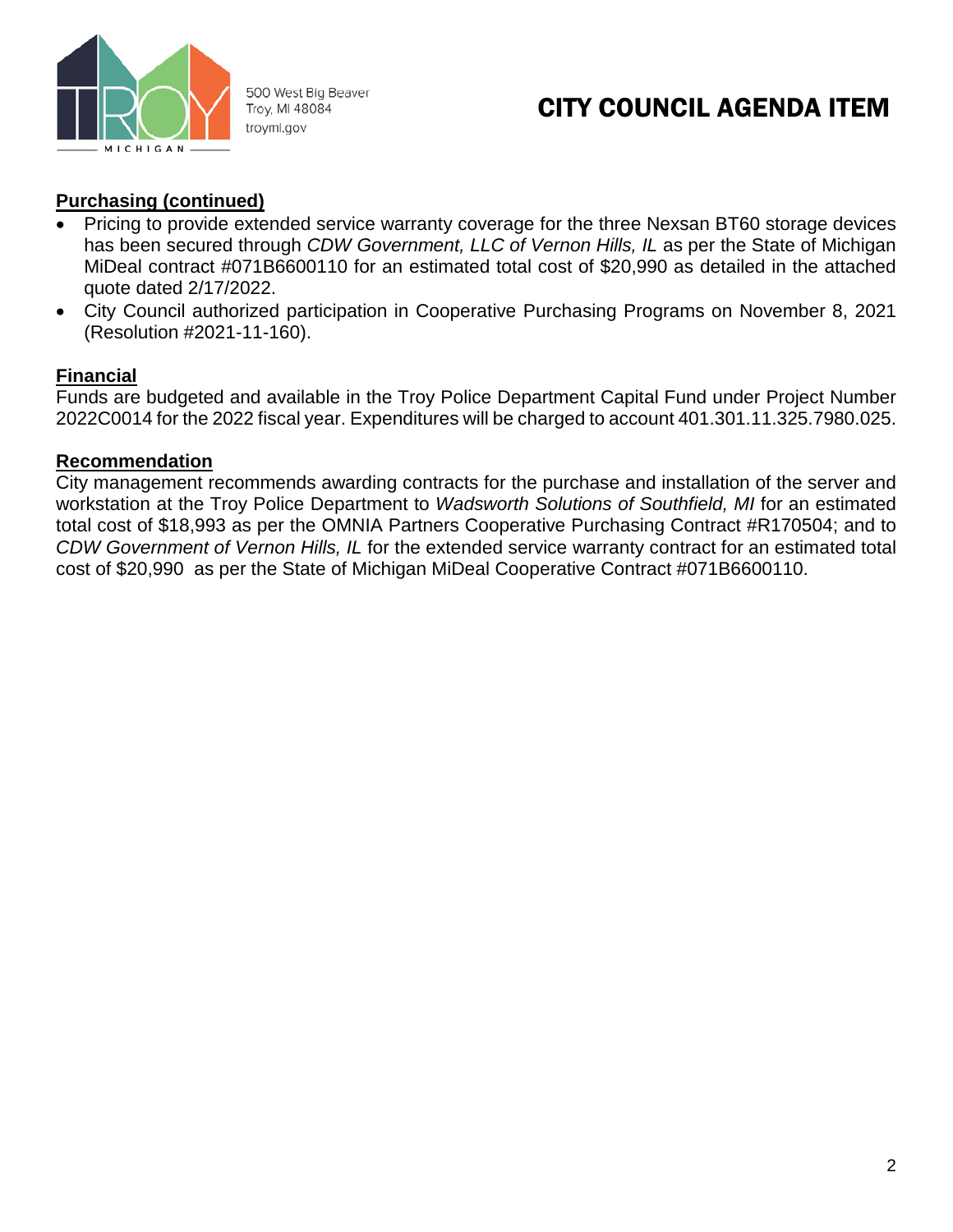

# **WADSWORTH SOLUTIONS**

**Providing Solutions for Secure, Energy Efficient Environments** 

# **PROPOSAL**

City of Troy City Police Add CMG and Workstation

February 8,2022

**Quote: SECMJH22-015**

To: City of Troy 500 Big Beaver Road Troy, Michigan 48084

Attention: Matt Heasley

All quotations are for acceptance within 30 days. Contracts are not binding until this company has approved buyer's credit. Unless shown, prices quoted do not include federal or state sales taxes.

Cleveland

7851 Freeway Circle Middleburg Heights, OH 44130  $(216)$  391-7263

# 9022 Cotter Street

Lewis Center, OH 43035 (380) 390-0260

oledo 1500 Michael Owens Way Perrysburg, OH 43551  $(419) 861 - 8181$ 

Younasto 909 Sahara Trail, Unit C Boardman, OH 44514 (204) 201-8820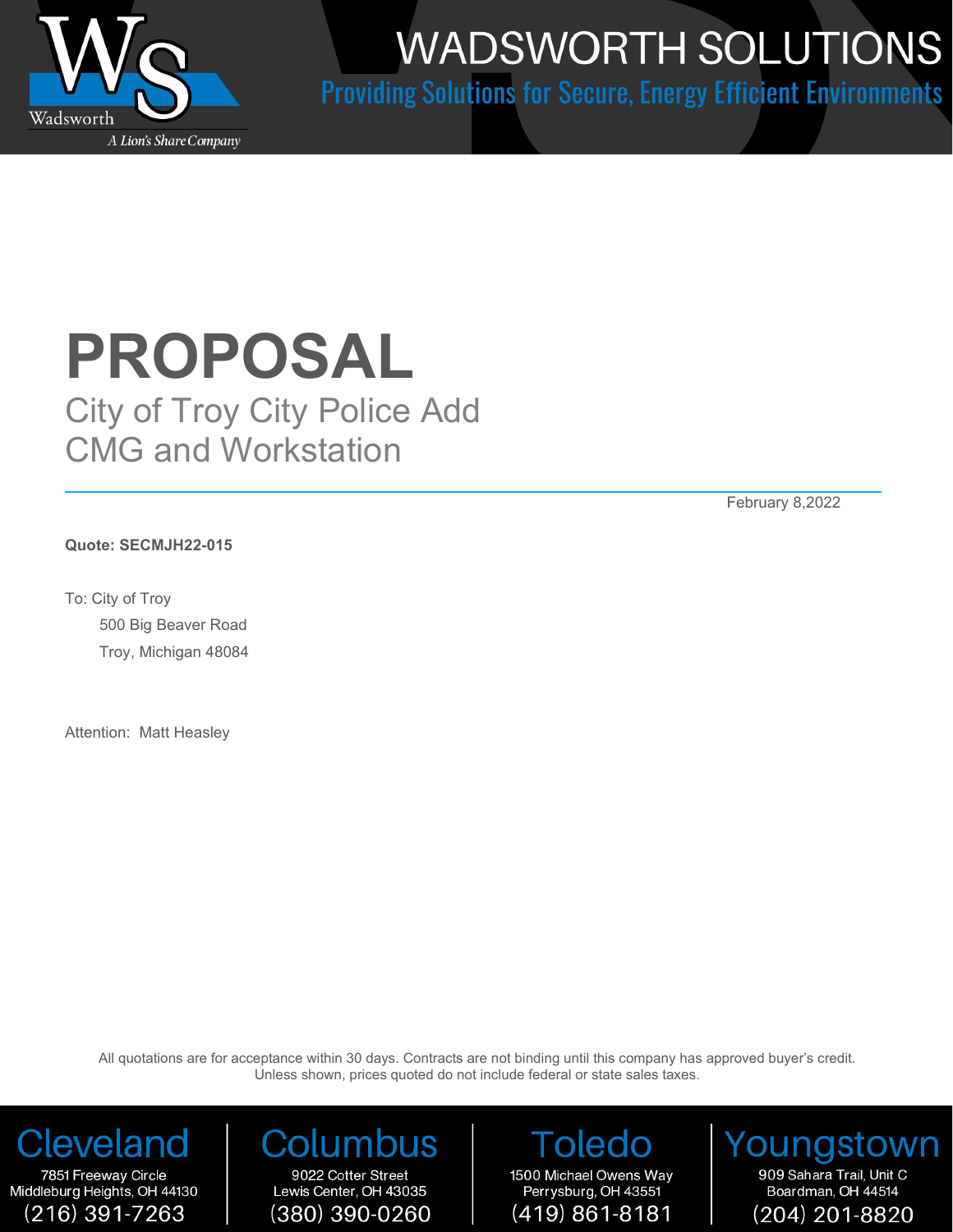

### **Scope of Work:**

Wadsworth Solutions is pleased to present a proposal to provide (1) Pelco Enhanced Core Media Gateway (CMG), Windows Server 2019 Standard, dual 550W power supplies, Intel Xeon Silver processor, 64GB ECC RAM, two 1GbE NIC's, two 10GbE SFP+ports, iDRAC. 3-year warranty, and (1) Pelco VideoXpert Workstation (1RU) with VxOpsCenter, Windows 10 IoT 2019, 16GB RAM, two NVIDIA Quadro P620 2GB GPU's, supports 4 mons direct or 8 mons with 2 direct and 6 Enc Decoders and a 3-year warranty. This quotation includes the labor to install both items and program. This quotation does not include any network switches or cabling that may be necessary.

### **TOTAL AMOUNT FOR EQUIPMENT AND SERVICES LISTED ABOVE:…………………………………………….\$18,993**

All quotations are for acceptance within 30 days. Contracts are not binding until this company has approved buyer's credit. Unless shown, prices quoted do not include federal or state sales taxes.

Submitted By,

MJ Hill Senior Account Executive Tel (419) 873-6907 Fax (419) 861-3282 Cell (419) 654-1867 Email: [mjhill@wadsworthsolutions.com](mailto:mjhill@wadsworthsolutions.com)

| <b>CUSTOMER</b>                                                                                                                                                                                                                                | WADSWORTH SOLUTIONS   |
|------------------------------------------------------------------------------------------------------------------------------------------------------------------------------------------------------------------------------------------------|-----------------------|
|                                                                                                                                                                                                                                                |                       |
| Date:                                                                                                                                                                                                                                          | Date: $\qquad \qquad$ |
| Name:<br><u> 1980 - Jan James James Barbara, politik eta politikaria (h. 1905).</u>                                                                                                                                                            |                       |
| Title:<br><u> 1989 - Jan Sterling van die Sterling van die Sterling van die Sterling van die Sterling van die Sterling van die Sterling van die Sterling van die Sterling van die Sterling van die Sterling van die Sterling van die Sterl</u> |                       |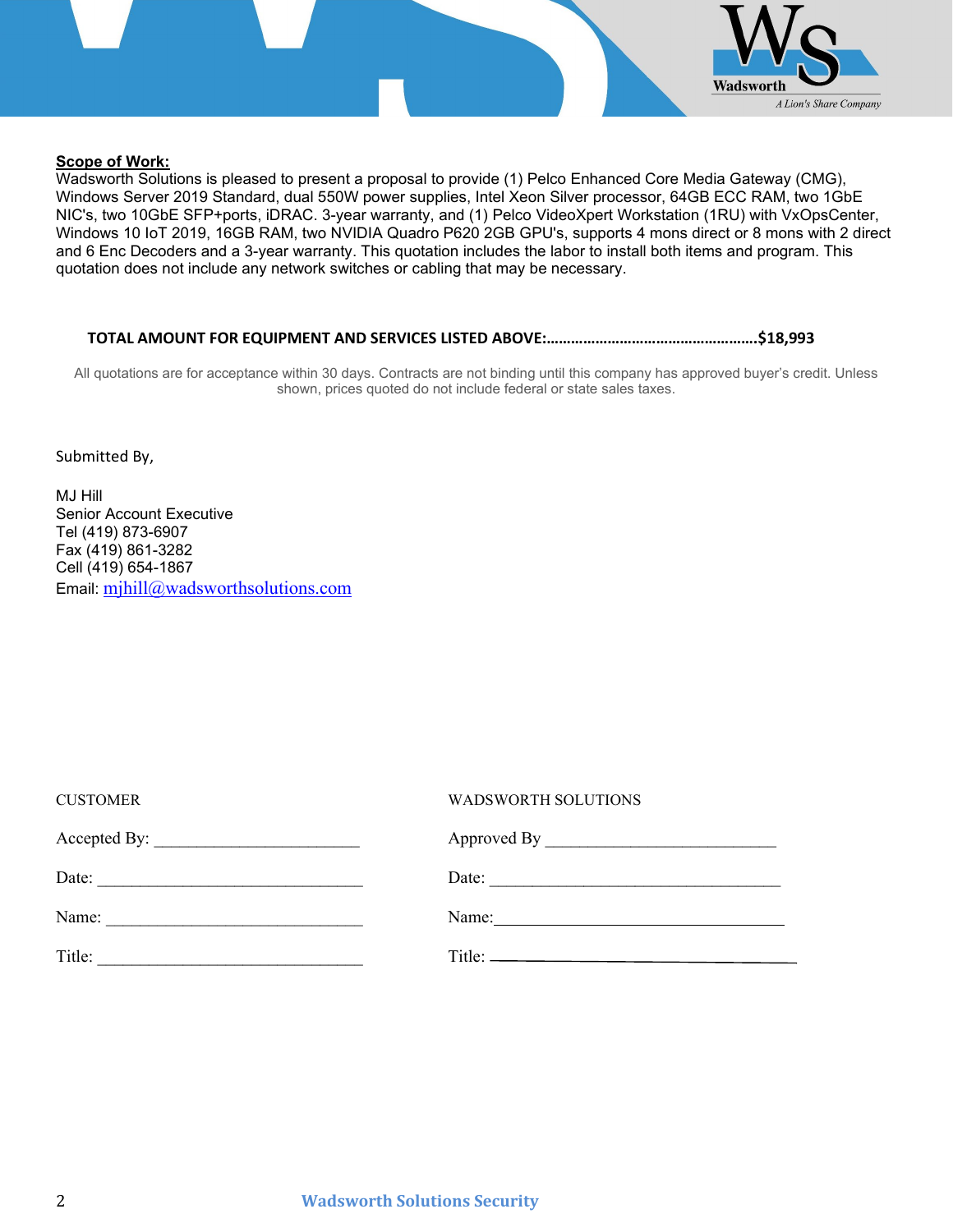

#### **WADSWORTH SOLUTIONS SECURITY SYSTEM WARRANTY**

Security systems which are installed by Wadsworth Solutions on the premises of the ultimate user and within years after system commissioning fails because of defective workmanship, materials, design, or installation to operate at specified performance standards will be repaired or replaced without charge at the site. 3- Year Pelco Manufacture Equipment Warranty. 1-Year Wadsworth Solutions Labor Warranty. Warranty repairs will be performed under normal working hours (7:30-4:30PM EST). Projects, which require a phased start up, the warranty period will commence at the owner's beneficial use of the system or subsystems that have been commissioned. Unless otherwise stipulated in a written sales contract covering the Security devices, the phrase "specified performance standards" means that items will conform with data and specifications published by their manufacturer which are current when Wadsworth Solutions contracts to sell them. No failure of a control device or Security system shall affect any postponement of the time when payment is due under the contract whereby the same was sold by Wadsworth Solutions; No warranty service shall be provided for any control device or control system on which payment is overdue. Except for aforementioned, Wadsworth Solutions makes no warranty, either express or implied in fact or by law, with respect to any of the Security devices or control systems sold pursuant to this instrument as to the merchantability thereof, their fitness for the purpose for which they are sold, or in any other respect. The liability of Wadsworth Solutions Northwest resulting from any breach of any warranty shall be limited to Wadsworth Solutions insurance limits and to claims which are presented to Wadsworth Solutions in writing promptly upon discovery by the claimant.

Wadsworth Solutions would like to say thank you for the opportunity to work with you on this project. We appreciate and value your business. If you have any questions or concerns you may contact us directly at 419-861-8181.